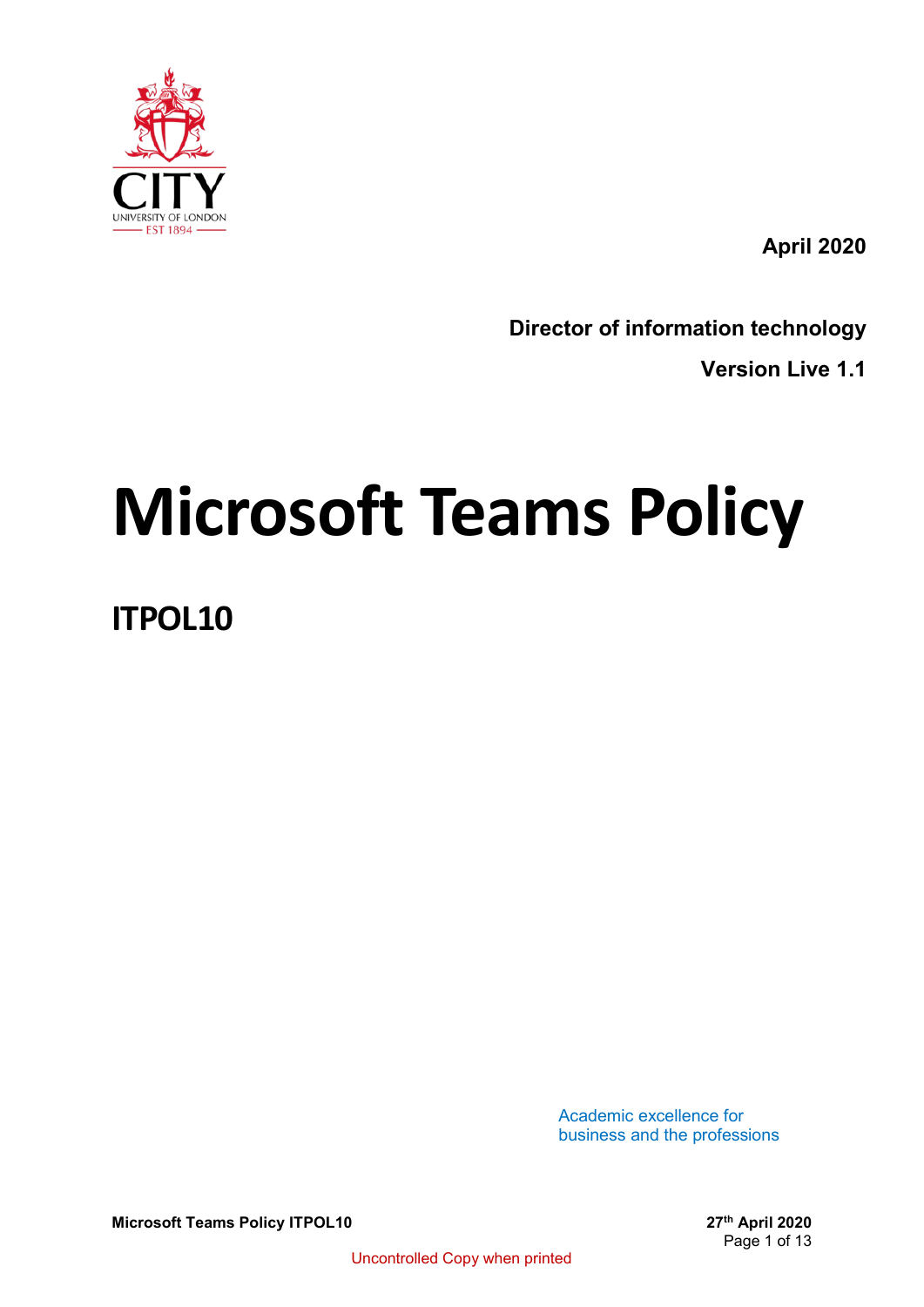# <span id="page-1-0"></span>**Contents**

| 5.2  |
|------|
| 5.3  |
| 5.4  |
|      |
|      |
|      |
|      |
| 5.5  |
| 5.6  |
| 5.7  |
| 5.8  |
| 5.9  |
| 5.10 |
|      |
|      |
|      |
|      |
|      |
|      |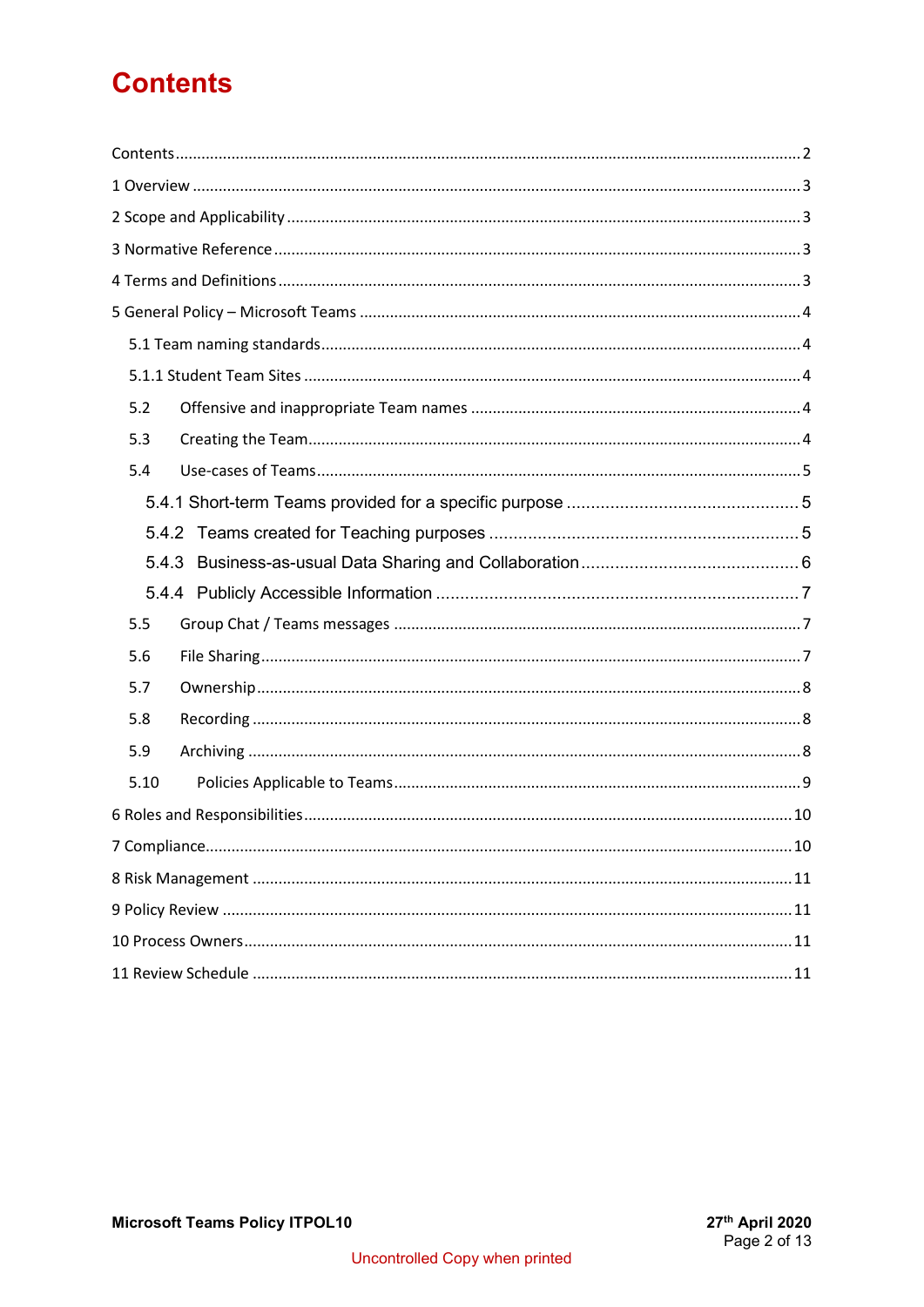# <span id="page-2-0"></span>**1 Overview**

This policy is provided to give authoritative information on the use of Microsoft Team sites including on the applicability and use of the product's sharing capabilities within and outside of the University.

# <span id="page-2-1"></span>**2 Scope and Applicability**

This policy applies to staff, students, alumni, contractors, consultants, temporary and visiting staff, including interns, retired staff, honorary staff, volunteers and other workers of the University, including all personnel affiliated with third parties who interact with the information held by the University in all its forms and its related information systems. This includes, but is not limited to, any systems or data attached to the University computer or telephony networks, systems supplied by the University or communications set to or from the University.

This policy applies to all people and assets in the execution of the original and supplemental University Charters pertaining to IT. This policy is reviewed, maintained and updated by the Information Security Manager. This policy will be reviewed, at minimum, annually.

## <span id="page-2-2"></span>**3 Normative Reference**

- **3.1** This document forms part of an ISO/IEC27001 aligned ISMS.
- **3.2** IT Acceptable Use Policy.
- **3.3** IT Email Policy.
- **3.4** IT Security Policy.
- **3.5** Conditions of Use Policy.
- **3.6** Data Protection Policy.

## <span id="page-2-3"></span>**4 Terms and Definitions**

- **4.1** For the purpose of this document, the terms and conditions given in ISO/IEC 27001 apply.
- **4.2** Standard IT terminology is used.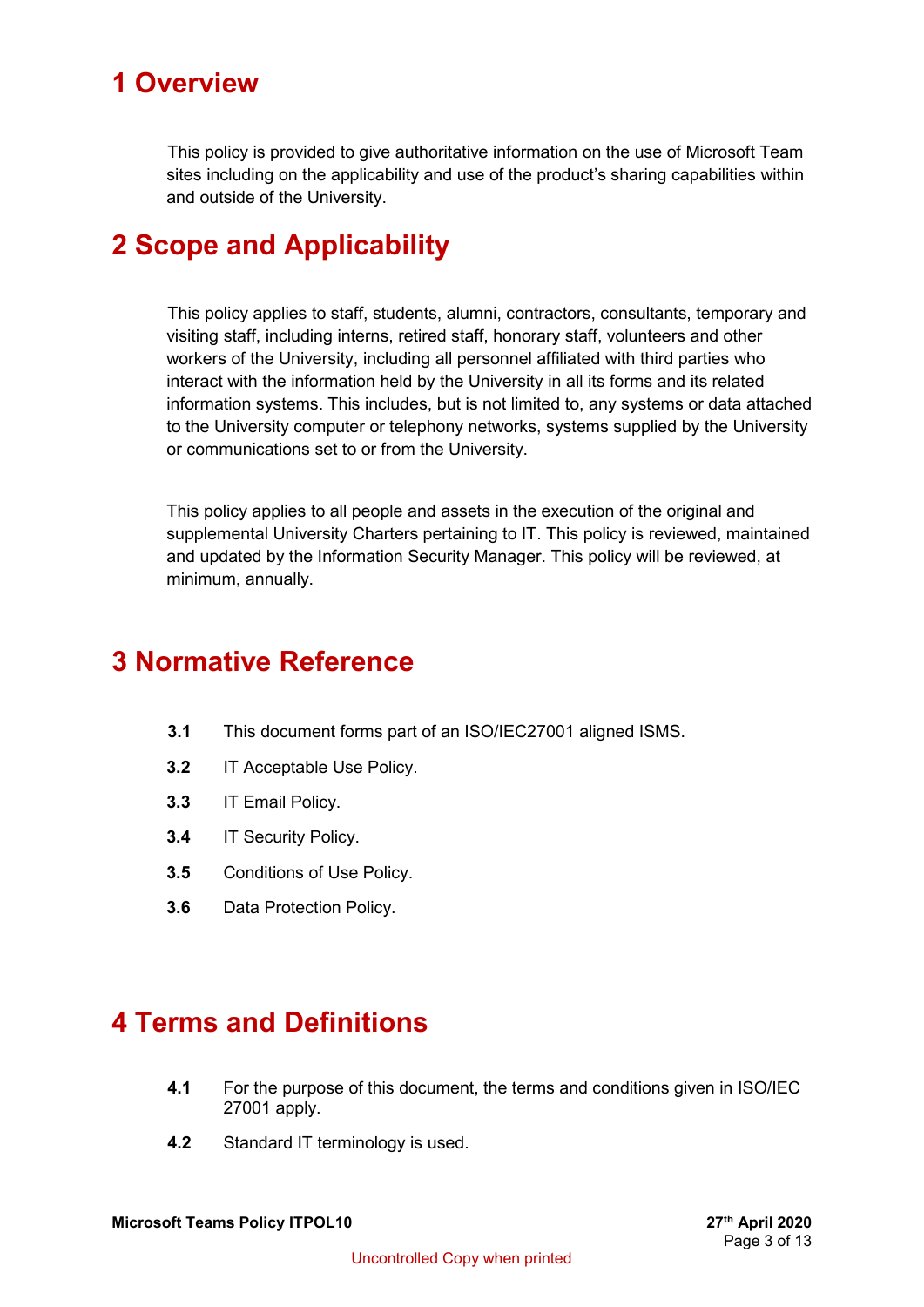## <span id="page-3-1"></span><span id="page-3-0"></span>**5 General Policy – Microsoft Teams**

#### **5.1 Team naming standards**

To appropriately manage Teams appropriate naming standards should be used and maintained. This will avoid confusion when you are part of many Team groups. Managers of Teams which are not appropriately named will be contacted and asked to name them appropriately.

Team names must be descriptive and will be prefixed with the abbreviated University name, followed by the department, followed by an identifier ST for staff, SU for students, concluding with a relevant name for the team.

As an example, for a computer science staff team wishing to collaborate cyber security.

CUoL-SMCSE-ST-Cyber Security *(created for staff use)*

CUoL-SMCSE-SU-Cyber Security *(created for student use)*

#### <span id="page-3-2"></span>**5.1.1 Student Team Sites**

Student Team sites may only be created by a staff member who will sponsor and retain overall responsibility of the site.

#### <span id="page-3-3"></span>**5.2 Offensive and inappropriate Team names**

Offensive or inappropriate names will not be tolerated. Any Team found to be named with offensive or inappropriate naming will be deleted and the creator of the team will render themselves liable to action under section 7 of this document.

#### <span id="page-3-4"></span>**5.3 Creating the Team**

There are four types of Team provided. When creating your Team, choose the type which most accurately reflects the purpose of the Team. Refer to the usecases in section 5.4 as different classes of service will apply to each.

#### *Please note: the retention periods for each of the four Team types is under review and will change.*

Although there are two options for Team privacy, it is strongly recommended that the default option **Private Team** is used. Public Teams may be used but are not considered to be as secure as Private Teams. In the rare situation where a Global Team is required contact your BRM for assistance.

Each Team must have two Team owners, with a minimum of one staff owner. Section 5.7 provides further information.

#### **Teams without owners will be deleted.**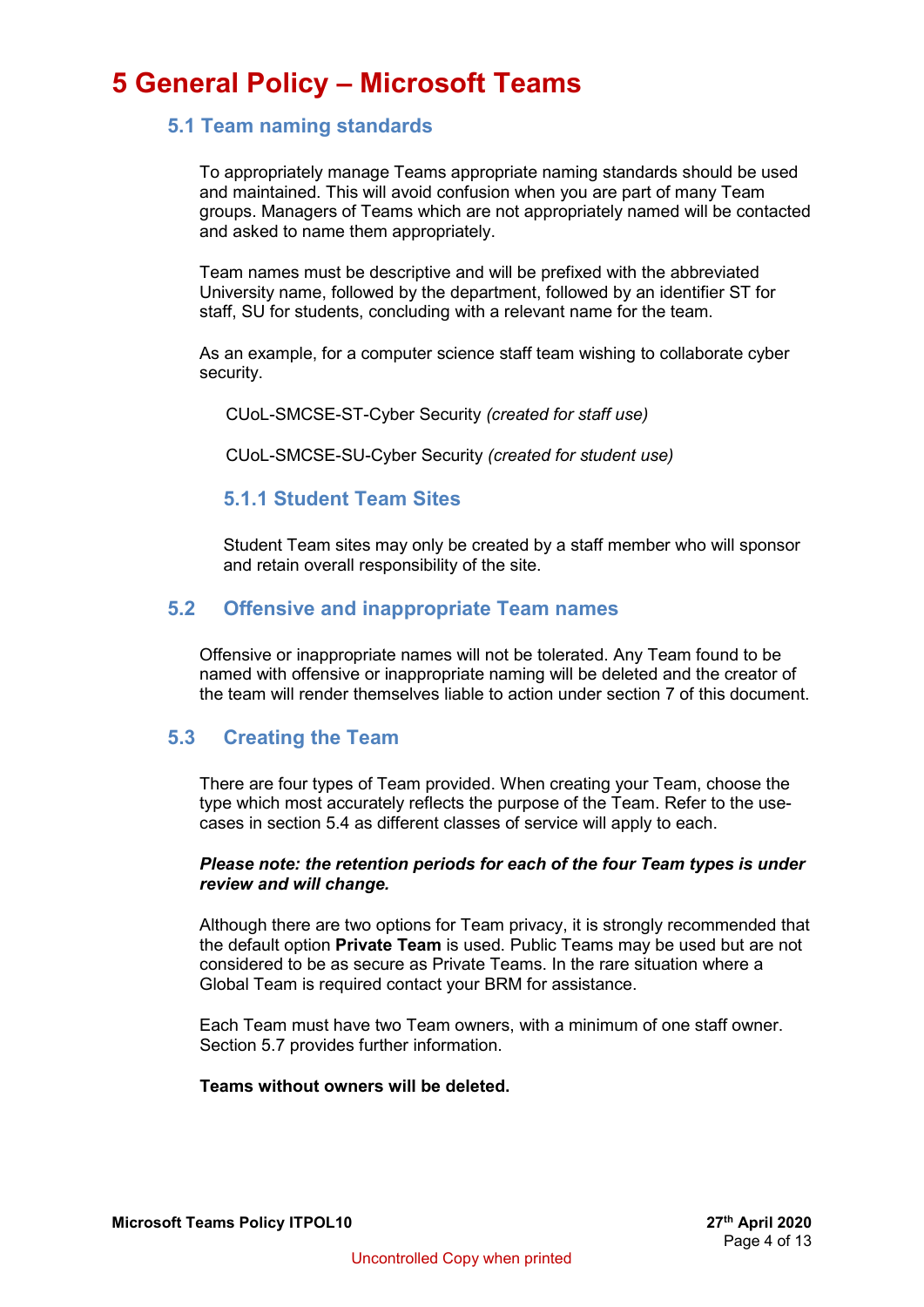## <span id="page-4-0"></span>**5.4 Use-cases of Teams**

The use of Teams is being supported using four use-cases, dependent upon the purpose of the Team. When creating a Team four choices will be offered for selection.

These are:

- Class
- Professional Learning Community (PLC)
- Staff
- Other

At this time these four use-cases will feature exactly the same retention periods; this will change retrospectively once the proposed retention periods are agreed by senior management. To obtain the longest retention periods once the retention periods are ratified select either PLC or Staff use-cases.

#### <span id="page-4-1"></span>**5.4.1 Short-term Teams provided for a specific purpose**

For example:

- Training sessions for trainees, not students in SITS.
- Alumni being invited to participate in a University activity.
	- Careers events with guests from industry.

*If creating a Short -Term Team use the selector button for either Class, PLC or Other. Manually delete the Team when it is no longer required.*

Team technical processes will automatically email the Team owner every 180 days requesting they renew their group. If no approval is received the Team site will timeout and delete. Once deleted there is no possible recovery for the Team.

Should the Team continue to be used note that Team chat messages will persist indefinitely until the Team is deleted.

Short-term Teams will be permitted to share files and information with external guests. Although it is possible to connect a guest without a Microsoft account certain features of the Team will not be available to non-Microsoft authenticated Guests, this is a designed feature of the product and cannot be altered by City IT. It is therefore recommended for fuller functionality Guests use a Microsoft account and email. Team owners should ensure Guests have adequate security in place on their systems, as a recommended minimum; antivirus software and password protection. It is recommended that Guests should only edit and view files on the Teams or OneDrive environment and do not download files to their computer unless absolutely necessary and only with the explicit consent of the Team owner.

#### <span id="page-4-2"></span>**5.4.2 Teams created for Teaching purposes**

For example:

• Training and teaching sessions for students registered in SITS.

**Microsoft Teams Policy ITPOL10 27th 2020**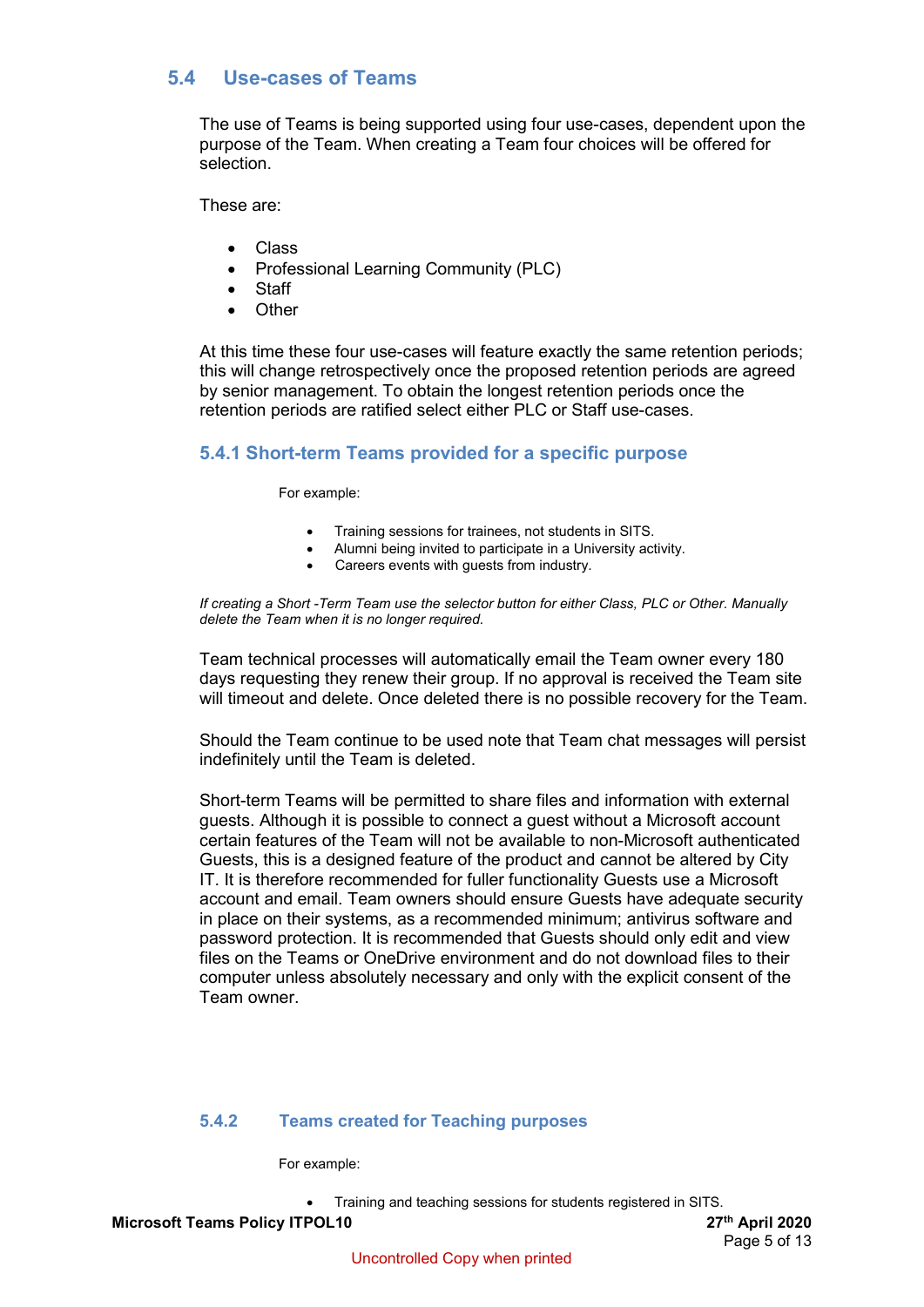Students or external persons being invited to participate in a University activity.

#### *If creating a Teaching Team use the selector button for either PLC or Class.*

Team technical processes will automatically email the Team owner every 180 days requesting they renew their group. If no approval is received the Team site will timeout and delete. Once deleted there is no possible recovery for the Team.

Should the Team continue to be used note that Team chat messages will persist indefinitely until the Team is deleted.

Teaching Teams will be permitted to share files and information with external Guests. Although it is possible to connect a guest without a Microsoft account certain features of the Team will not be available to non-Microsoft authenticated Guests, this is a designed feature of the product and cannot be altered by City IT. It is therefore recommended for fuller functionality Guests use a Microsoft account and email. Team owners should ensure Guests have adequate security in place on their systems, as a minimum antivirus software and password protection. It is recommended Guests should only edit and view files on the Teams or OneDrive environment and do not download files to their computer unless absolutely necessary and only with the explicit consent of the Team owner.

#### <span id="page-5-0"></span>**5.4.3 Business-as-usual Data Sharing and Collaboration**

For example:

- School Partnerships and College Partnerships sharing plans for collaboration.
- Events Partners planning events such as graduation and recruitment fairs.
- Media Opportunities i.e. working with TV and radio, sharing knowledge for promotion.
- Enterprise Activities sharing business and project plans
- Member of a research activity sharing (non-sensitive or personal) data.
- Meeting with an external such as a supplier, or consultant, where documents need to be shared and discussed.
- Mentoring scheme providing action plans and notes from working groups.

*If creating a BAU or Data Sharing / Collaboration Team use the selector button for either Class or PLC. Manually delete the Team when it is no longer required.*

Team technical processes will automatically email the Team owner every 180 days requesting they renew their group. If no approval is received the Team site will timeout and delete. Once deleted there is no possible recovery for the Team.

Should the Team continue to be used Team chat messages will persist indefinitely until the Team is deleted.

Data Sharing and Collaboration Teams will be permitted to share files and information with external guests. Although it is possible to connect a guest without a Microsoft account certain features of the Team will not be available to non-Microsoft authenticated Guests, this is a designed feature of the product and cannot be altered by City IT. It is therefore recommended for fuller functionality Guests use a Microsoft account and email. Team owners should ensure Guests have adequate security in place on their systems, as a minimum antivirus software and password protection. It is recommended Guests should only edit and view files on the Teams or OneDrive environment and do not download files to their computer unless absolutely necessary and only with the explicit consent of the Team owner.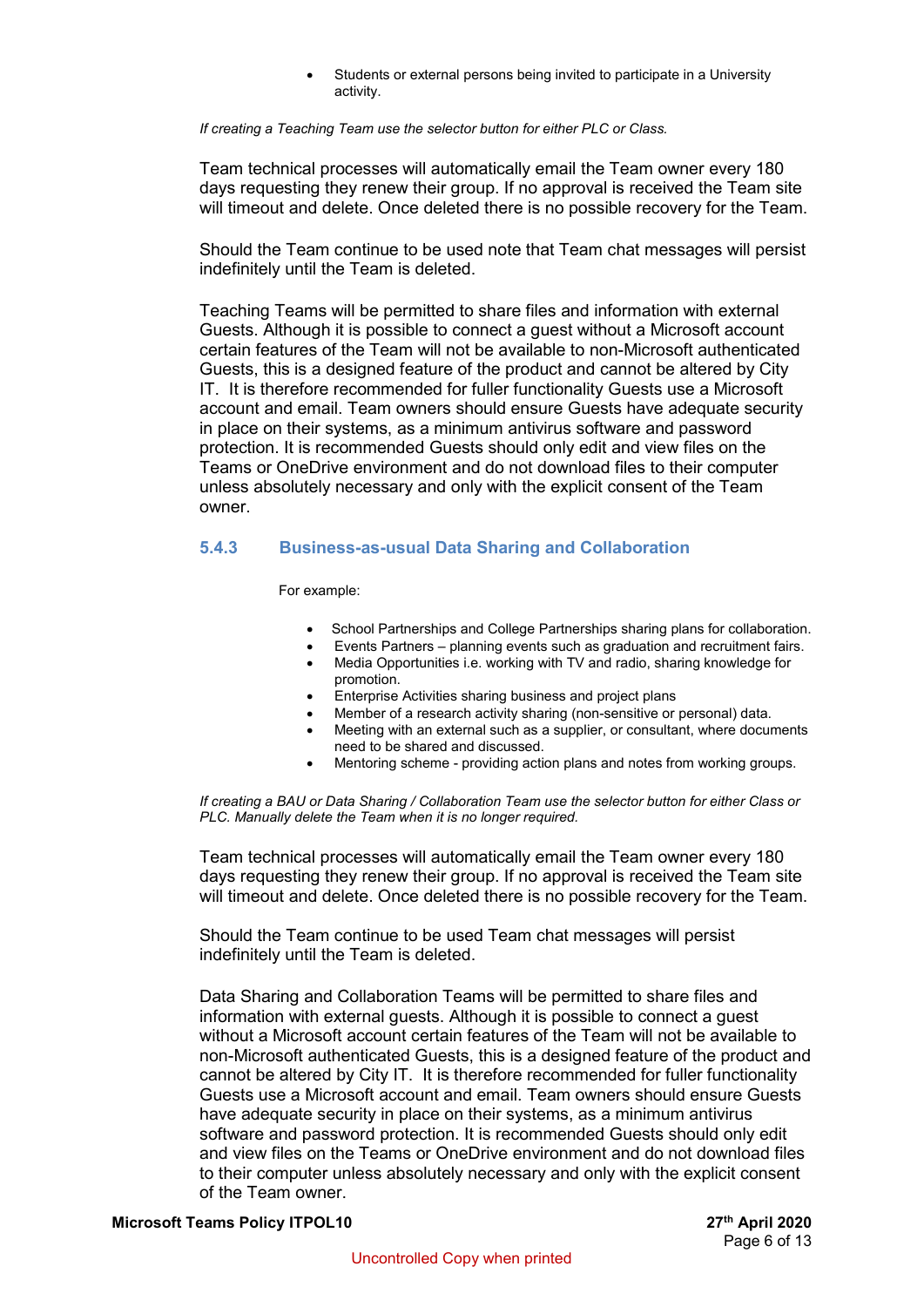#### <span id="page-6-0"></span>**5.4.4 Publicly Accessible Information**

*For example:*

- *Community links sharing local information or guidance.*
- *Prospective students provided with information as part of a virtual tour.*

*If creating a Publicly Accessible Team use the selector button for Other. Manually delete the Team when it is no longer required.*

Team technical processes will automatically email the Team owner every 180 days requesting they renew their group. If no approval is received the Team site will timeout and delete. Once deleted there is no possible recovery for the Team.

Should the Team continue to be used Team chat messages will persist indefinitely until the Team is deleted.

Publicly Accessible Information Teams will be permitted to share files and information with external Guests. Although it is possible to connect a guest without a Microsoft account certain features of the Team will not be available to non-Microsoft authenticated Guests, this is a designed feature of the product and cannot be altered by City IT. It is therefore recommended for fuller functionality Guests use a Microsoft account and email. Team owners should ensure Guests have adequate security in place on their systems, as a minimum antivirus software and password protection.

#### <span id="page-6-1"></span>**5.5 Group Chat / Teams messages**

All messages and conversations are automatically saved within hidden files in Teams. Care must be taken with what is posted or written in chat, as it is subject to the same discovery as email under Freedom of Information and data protection legislation. There are provisions in law to provide certain messages upon request; because of this all chat strings and postings should be viewed as potentially viewable by others both within and outside of the University. Users should refresh themselves of the Email and Acceptable Use Policies to ensure compliance.

#### <span id="page-6-2"></span>**5.6 File Sharing**

The Teams product can act as a link to OneDrive and SharePoint online, providing a secure means by which to hold edit and transfer files. There is no perceived security issue in transferring files to City-provided mobile equipment as these devices are encrypted and password protected by default.

Team owners should satisfy themselves Guests have adequate security in place on their systems to protect City data, which would include antivirus software, password protection and if possible, encryption. All data shared outside of City systems remains the property of City and personal data may not be further disseminated without authority of City's Data Protection Officer.

It is strongly advised any user of a computer which is not City-provided only edits and views files only within the Teams environment. Users of such equipment should not download these files to their devices, unless this is publicly available information or part of collaborative workings.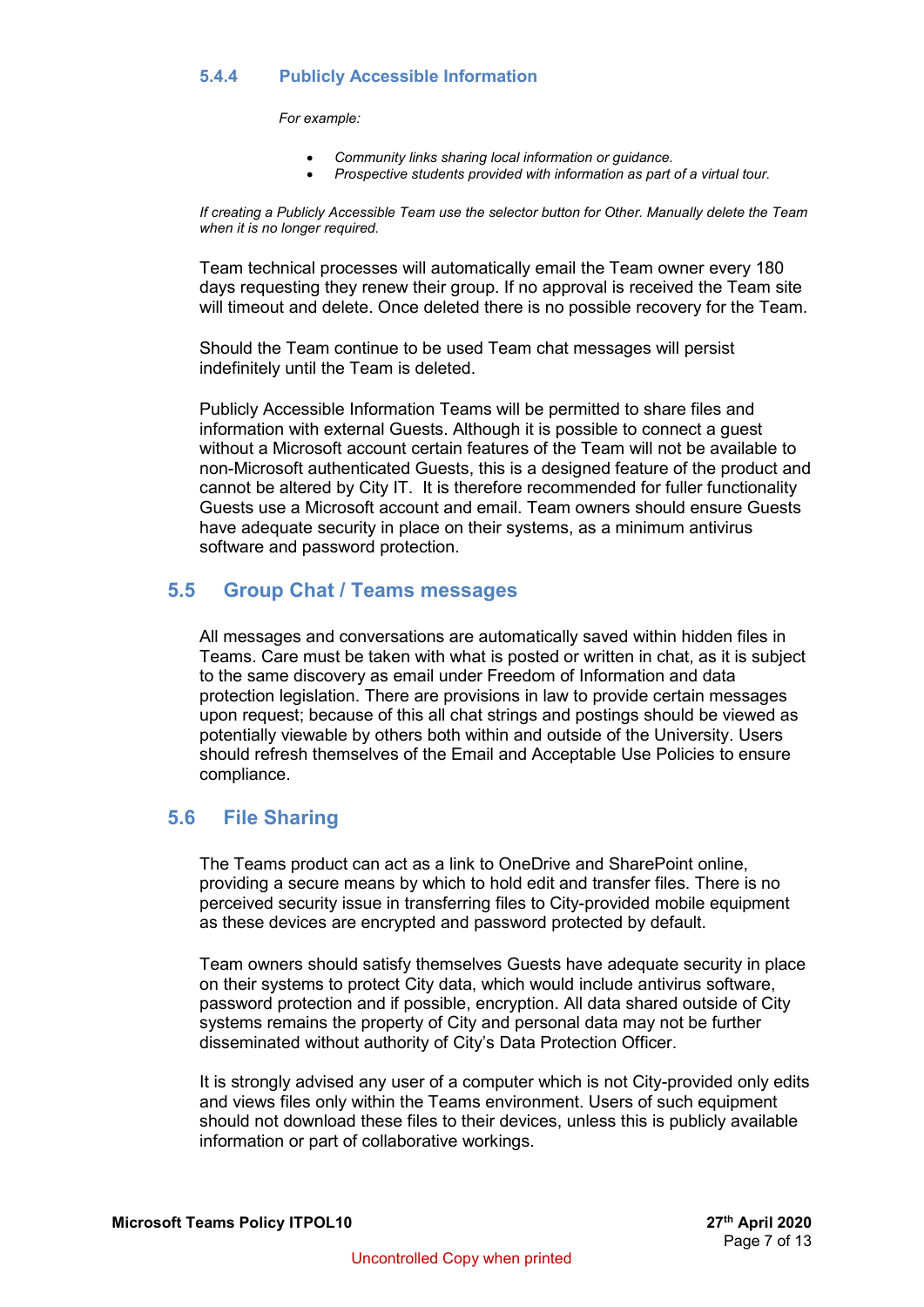If there is a requirement to share personally identifiable information outside of the City environment you must seek guidance from Information Assurance before doing so [\(dataprotection@city.ac.uk\)](mailto:dataprotection@city.ac.uk).

#### <span id="page-7-0"></span>**5.7 Ownership**

The initial Team creator will be considered in all circumstances to be the owner and controller of the Team site. They are accountable for the provision of the second Team owner, the content, naming, provision of administrative controls and to whom access is provided. Once another Team owner is allocated they too are considered as owners and controllers of the Team site. Owners are responsible in ensuring all persons using the site are aware of and abide by this policy.

To ensure the Team is adequately administered two owners must be provided for every Team, one of which must be a staff member.

Team owners should remove participants when they are no longer part of the team, with due diligence being applied to other administrators and external guests.

Guests may not be Team owners.

## <span id="page-7-1"></span>**5.8 Recording**

Occasionally meetings or other events may be recorded via Teams. A message appears at the top of the screen to advise that recording is taking place. Participants can object to the Chair if they do not wish to be recorded. City is the data controller for these recordings. Recordings should not be further disseminated unless to do so is compatible with the purpose for which they were made. Recordings should be deleted as soon as they are no longer necessary.

It is recognised that students may choose to record lectures or tutorials on their personal devices i.e. without using the official Teams recording function, for personal use. This is not within City's control but students are reminded that it is courteous to ask permission of other participants and to be respectful of fellow students and staff members.

## <span id="page-7-2"></span>**5.9 Archiving**

The archiving of Teams material is not normally undertaken buy IT services as it may be completed by the Team owner. Do remember archived material will still be searchable under the terms of data protection and Freedom of Information legislation and therefore should only be kept for as long as it is required and no longer.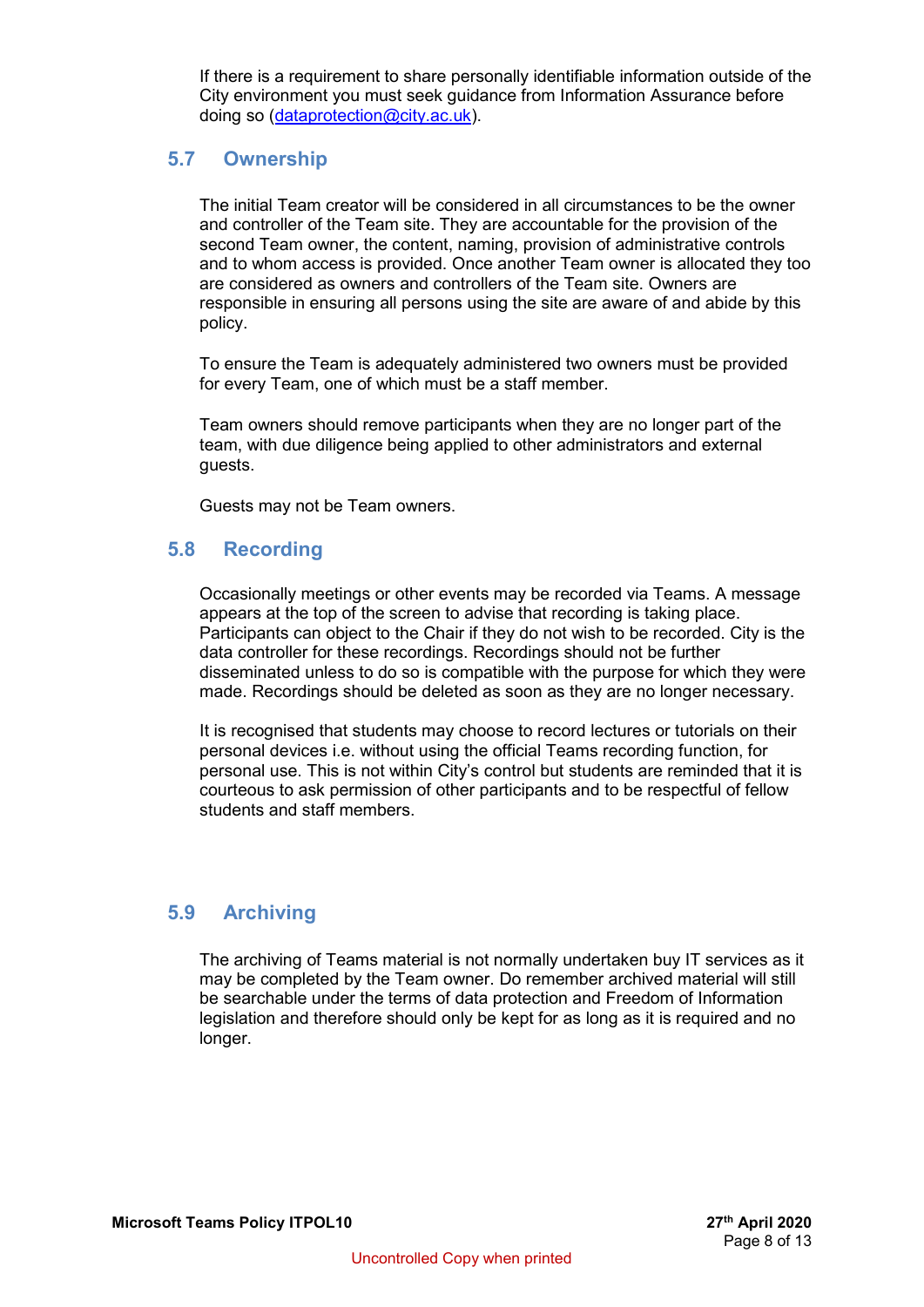## <span id="page-8-0"></span>**5.10 Policies Applicable to Teams**

By creating a Team, the owner accepts the Terms of Use, which comprise\*:

a. IT Security Policy: https://staffhub.city.ac.uk/\_media/intranet-site/documents/policies2/informationtechnology/Information-Security-Policy.pdf

b. Conditions of Use Policy: https://staffhub.city.ac.uk/ media/intranet-site/documents/policies2/informationtechnology/Conditions-of-Use-Policy.pdf

c. Acceptable Use Policy: https://staffhub.city.ac.uk/\_data/assets/pdf\_file/0004/332356/Acceptable-Use-Policy.pdf

d. Data Protection Policy: https://staffhub.city.ac.uk/\_media/intranet-site/documents/policies2/informationtechnology/Data-Protection-Policy.pdf

\*These will need to be made available to users without a City login for sharing with Guests by the Team owner.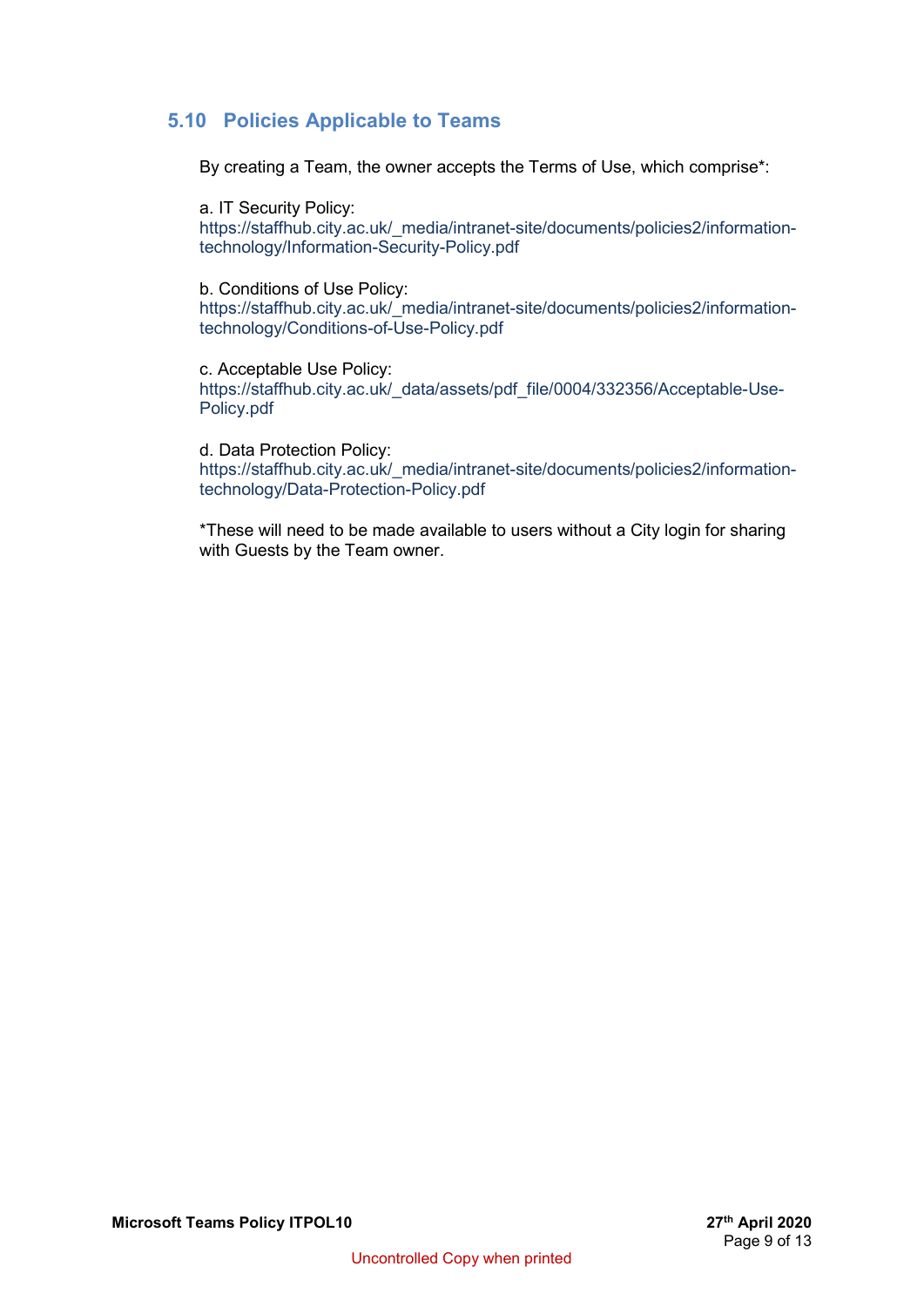# <span id="page-9-0"></span>**6 Roles and Responsibilities**

All users of information systems are responsible for the security of data in their charge and care. It is their duty to ensure University systems are used appropriately and securely. Any person who suspects misuse of University systems should report the matter to their manager, supervisor or Service Desk without delay.

Suspected data breaches should be notified without delay via Service Now.

## <span id="page-9-1"></span>**7 Compliance**

## **7.1 Compliance Measurement**

The Information Security team will verify compliance to this policy through various methods, including but not limited to, business tool reports, internal and external audits, and feedback to the policy owner.

## **7.2 Exceptions**

Any exception to the policy must be approved by the Director of IT in advance.

## **7.3 Non-Compliance**

Any reckless or wilful conduct by any person or persons using City, University of London's network and computer systems which undermines this policy or puts at risk the security of data may have disciplinary action being taken against them. All such cases will be fully investigated according to the University's disciplinary procedures and may be reported to the regulatory authorities.

In the case of a criminal offence being committed, City, University of London will involve the appropriate authority.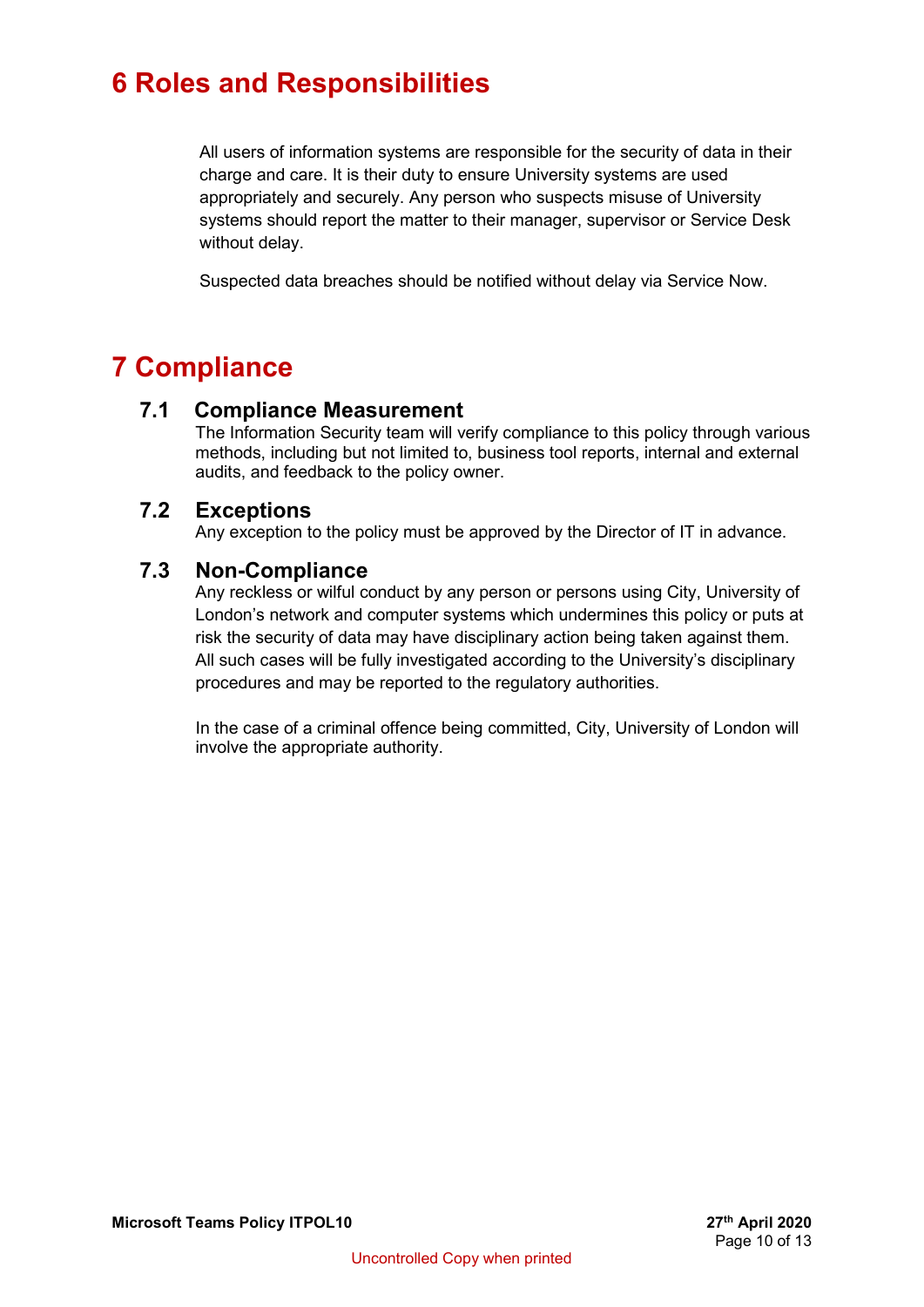## <span id="page-10-0"></span> **8 Risk Management**

Risk management for each department is defined within their Risk Management Policy.

## <span id="page-10-1"></span> **9 Policy Review**

This policy will be reviewed by the process owner and updated alongside the security operating procedures on a regular basis, not to exceed 12 months.

## <span id="page-10-2"></span>**10 Process Owners**

ITD.

## <span id="page-10-3"></span>**11 Review Schedule**

This policy shall be reviewed and updated regularly to ensure that they remain appropriate in the light of any relevant changes to the law, organisational policies or contractual obligations by the Information Security Manager and the Information Security Committee. Additional regulations may be created to cover specific areas as required.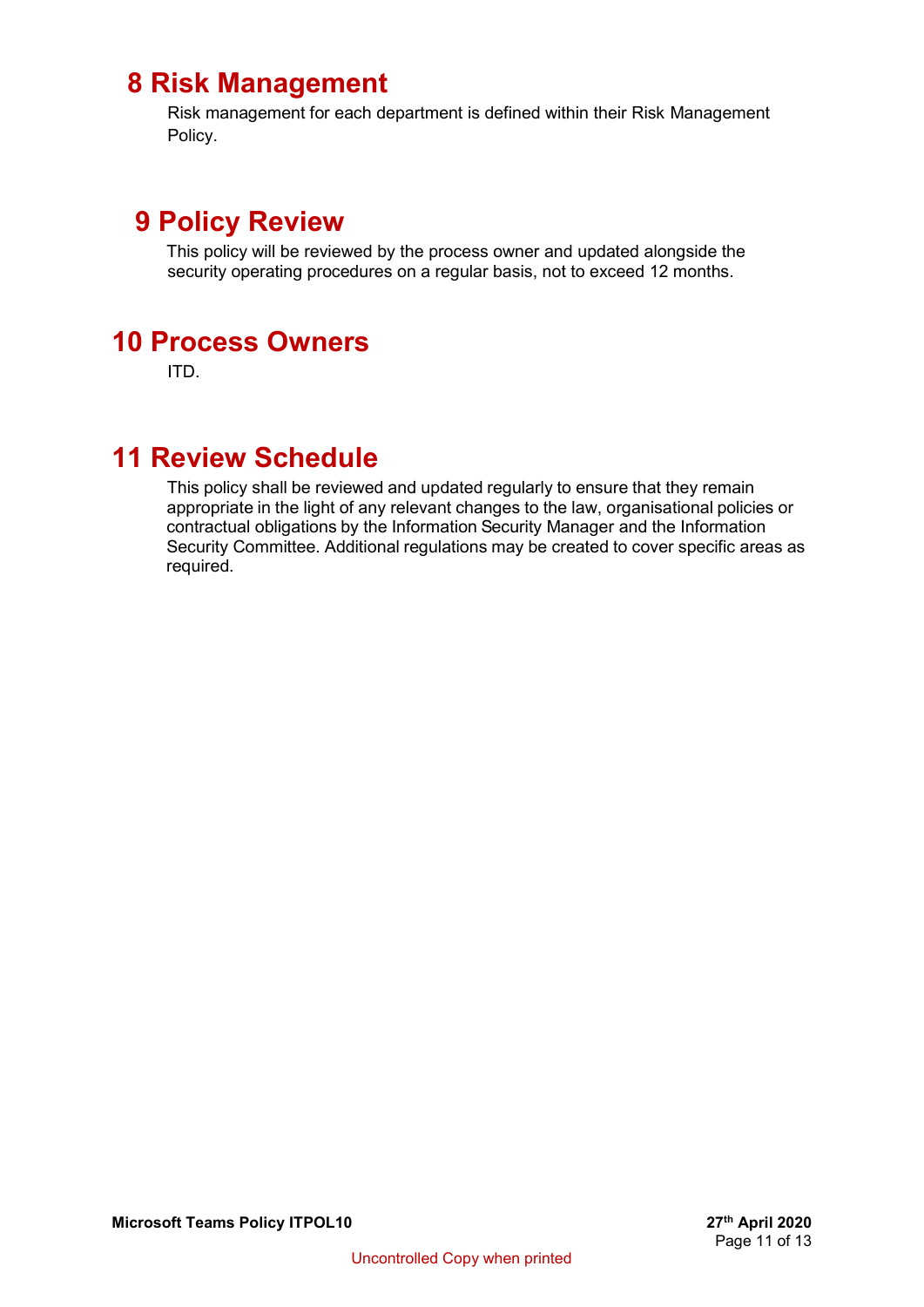## Document Control

| <b>Document approval</b>   |                 |  |
|----------------------------|-----------------|--|
| <b>Approving Committee</b> | <b>Approval</b> |  |
|                            | <b>Date</b>     |  |
| <b>ExCo</b>                | 27/4/2020       |  |

| <b>Document review</b> |      |                    |  |  |
|------------------------|------|--------------------|--|--|
| <b>Reviewer</b>        | Role | <b>Review Date</b> |  |  |
|                        |      |                    |  |  |
|                        |      |                    |  |  |
|                        |      |                    |  |  |
|                        |      |                    |  |  |
|                        |      |                    |  |  |

| <b>Change History</b> |              |               |                              |  |  |  |
|-----------------------|--------------|---------------|------------------------------|--|--|--|
| <b>Version Date</b>   |              | <b>Author</b> | <b>Details of Change</b>     |  |  |  |
| 1.1                   | 24/3/2020 MC |               | <b>Accepted by ExCo-Live</b> |  |  |  |
|                       |              |               |                              |  |  |  |
|                       |              |               |                              |  |  |  |
|                       |              |               |                              |  |  |  |
|                       |              |               |                              |  |  |  |

# **Process Owner**

**Microsoft Teams Policy ITPOL10**